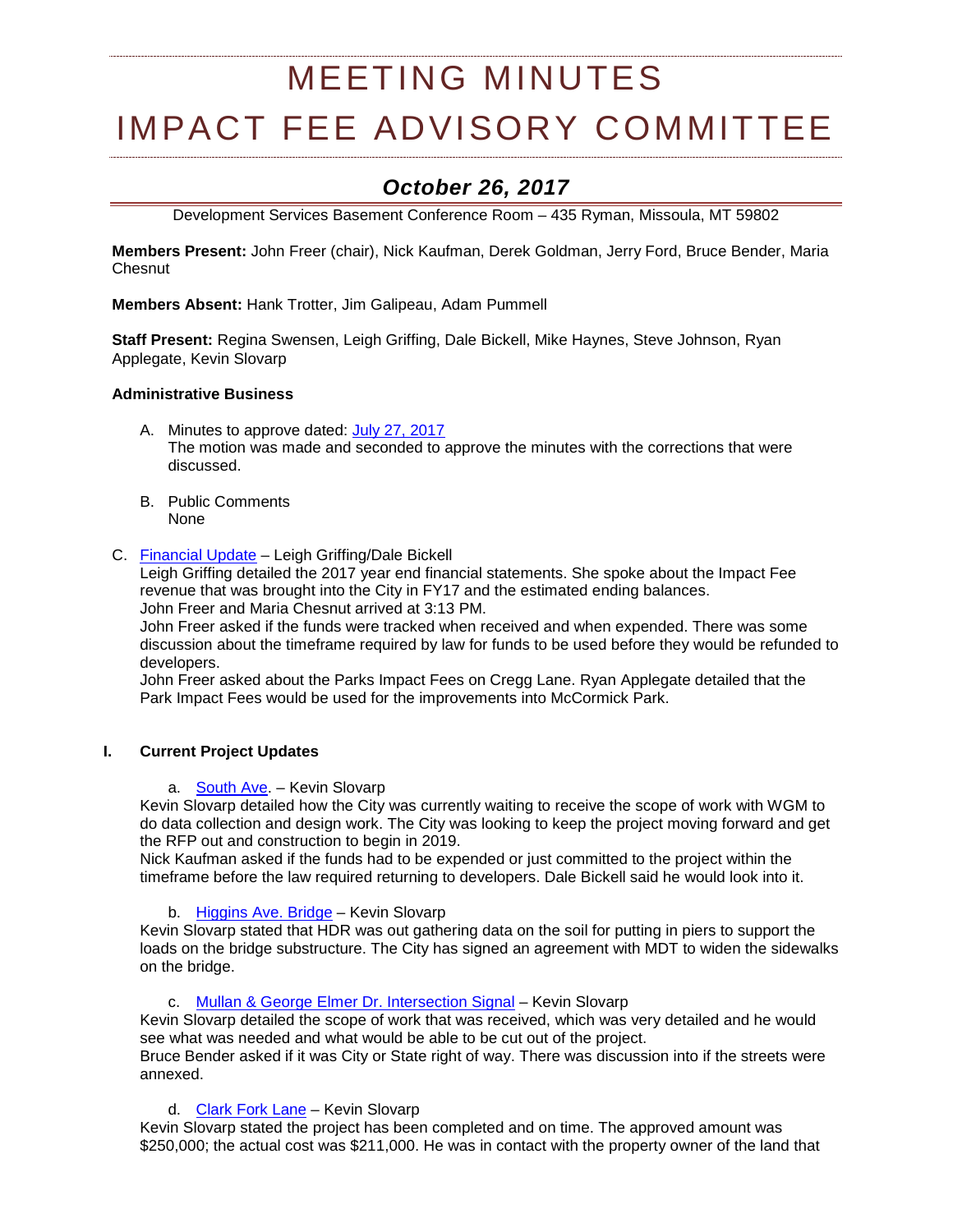would be able to connect the road to Mullan and they were looking to get an agreement to build it sometime soon.

#### e. [Cregg Lane](https://www.ci.missoula.mt.us/DocumentCenter/View/41366) – Kevin Slovarp

Kevin Slovarp stated it was 95% complete and the last phase was from McCormick entrance to Orange Street. They have to schedule when the driveway can be closed due to when the park could be closed for several days. They would be bidding the project soon.

# f. [Community Center](https://www.ci.missoula.mt.us/DocumentCenter/View/33701) – Ryan Applegate

Ryan Applegate stated the RFP went out for design, but there was no other work being done at this time.

# g. [Fort Missoula Regional Park](https://www.ci.missoula.mt.us/DocumentCenter/View/33800) – Ryan Applegate

Ryan Applegate stated they were finalizing the water rights and were in a holding pattern with the funds as Phase II was wrapping up.

Derek Goldman asked who held the water rights. Dale Bickell stated it was the Army Corp, transferred to the Heritage Foundation that then transferred it to the Park, but the only hold up right now was in paperwork.

# h. [MRL park on Johnson](https://www.ci.missoula.mt.us/DocumentCenter/View/40360) – Ryan Applegate

Ryan Applegate stated the work was moving forward on the conceptual design for park and soil remediation, along with options for hauling excess soil from Fort Missoula to this location.

# i. [Syringa](https://www.ci.missoula.mt.us/DocumentCenter/View/40362) – Ryan Applegate

Ryan Applegate spoke about how the contract was awarded and how the soil was being piled up right now for both Syringa and Bellview Park. The hope was that both parks will have construction beginning very soon.

#### [Jeffrey Park](https://www.ci.missoula.mt.us/DocumentCenter/View/41367) – Ryan Applegate

Ryan Applegate stated that the City has accepted it and paid the Impact Fees for it. There was very little Impact Fees left over.

#### k. [Bellview](http://mt-missoula2.civicplus.com/DocumentCenter/View/32600) Park – Ryan Applegate

See Syringa for information.

#### l. [44 Ranch](https://www.ci.missoula.mt.us/DocumentCenter/View/41368) – Ryan Applegate

Ryan Applegate stated at this time there was no increase request in Impact Fees, as they received a donation to help install the equipment. He stated that there may be a request at a later time. Jerry Ford asked if there were any plans to do anything with the Janet Rankin Park at this time. Ryan Applegate stated he would have to look into it but there weren't any current plans at this time.

m. [Police Evidence Facility](https://www.ci.missoula.mt.us/DocumentCenter/View/39225) – Dale Bickell

Dale Bickell detailed that they were out to bid and were looking at April or May occupancy.

#### n. [Fire Dept. EMS Aid Car](https://www.ci.missoula.mt.us/DocumentCenter/View/40364) – Dale Bickell/Jason Diehl

Dale Bickell stated they found a vehicle to purchase and it was ready to go. Nick Kaufman asked if there was any further word from the Chamber of Commerce. Dale Bickell stated that Chief Diehl was going to have a conversation with them very soon or had one very recently.

#### **II. New Funding Requests**

- a. [Van Buren](https://www.ci.missoula.mt.us/DocumentCenter/View/40363) Ph. III Kevin Slovarp
	- [IFAC Funding Criteria Checklist](https://www.ci.missoula.mt.us/DocumentCenter/View/41372)
	- **[IFAC Memo](https://www.ci.missoula.mt.us/DocumentCenter/View/41371)**

Kevin Slovarp detailed the request for funding. He provided background on Phase III of the project. He detailed the improvements made in Phases I and II as well as how much they cost.

Maria Chesnut asked about the variation in cost estimates from July to now. Kevin Slovarp detailed what the process was to reach the corrected amount from July to now.

John Freer asked how it was justified to spend the funds based on new construction. Kevin Slovarp spoke about how the facilities were brand new for non-motorized uses for all users in the area. Bruce